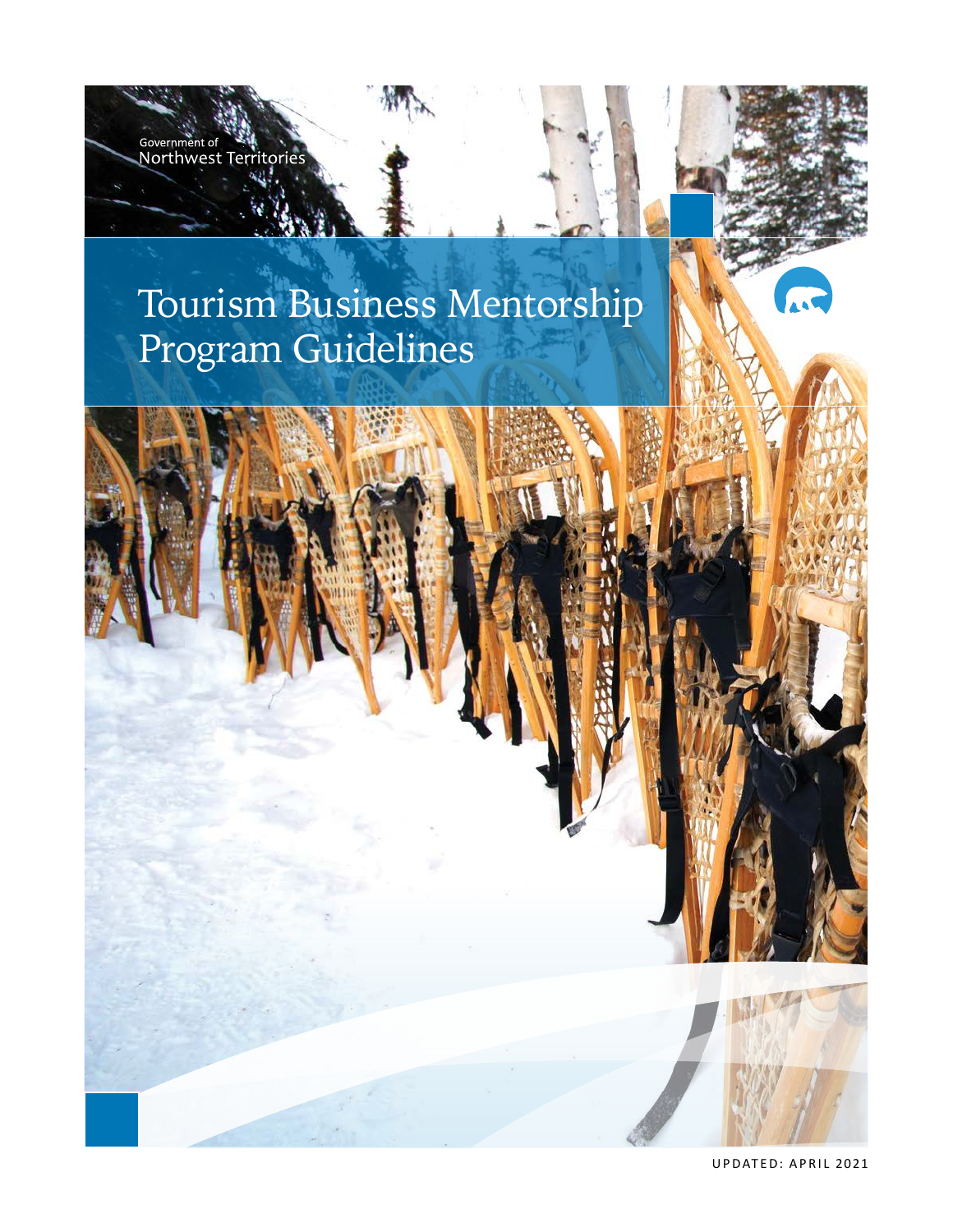### Introduction

#### **The Tourism Business Mentorship Program provides opportunities and resources for interested NWT tourism operators (Mentees) to learn from and benefit from experienced Volunteer Advisors (Mentors).**

Learning from a Mentor can be an important element in a tourism operator's success. Mentors share their expertise and knowledge and provide support and encouragement to help entrepreneurs remain focused on what is important for the success of their business. Through the Business Mentorship Program, tourism operators who are less experienced can gain valuable skills in business, leadership and networking to help maximize their potential and become successful and profitable independent tourism operators.

The mentoring process may involve the Mentor visiting the Mentee's place of business, or the Mentor providing support from a distance via internet or phone.

### Program Goals

The goals of the program are to:

- $\Box$  Provide the resources necessary to strengthen the tourism industry by developing skills and increasing business knowledge of tourism operators;
- $\Box$  Provide opportunities for interested NWT tourism businesses to learn and benefit from more experienced tourism operators/professionals;
- $\Box$  Enhance the strength of the tourism industry over the long term by providing resources and opportunities for NWT tourism businesses to learn from experienced professionals; and
- $\Box$  Facilitate knowledge transfer from more experienced professionals to new entrepreneurs.

### Program Tourism Definition

For the purpose of this program, the definition of a tourism business is a business that relies on travellers for a significant portion of its income. Examples of tourism businesses are those that provide guided tourism activities, accommodation services, food and beverage services, and entertainment services for people who are travelling.

For the purpose of this fund, the aviation industry is excluded from this definition of tourism.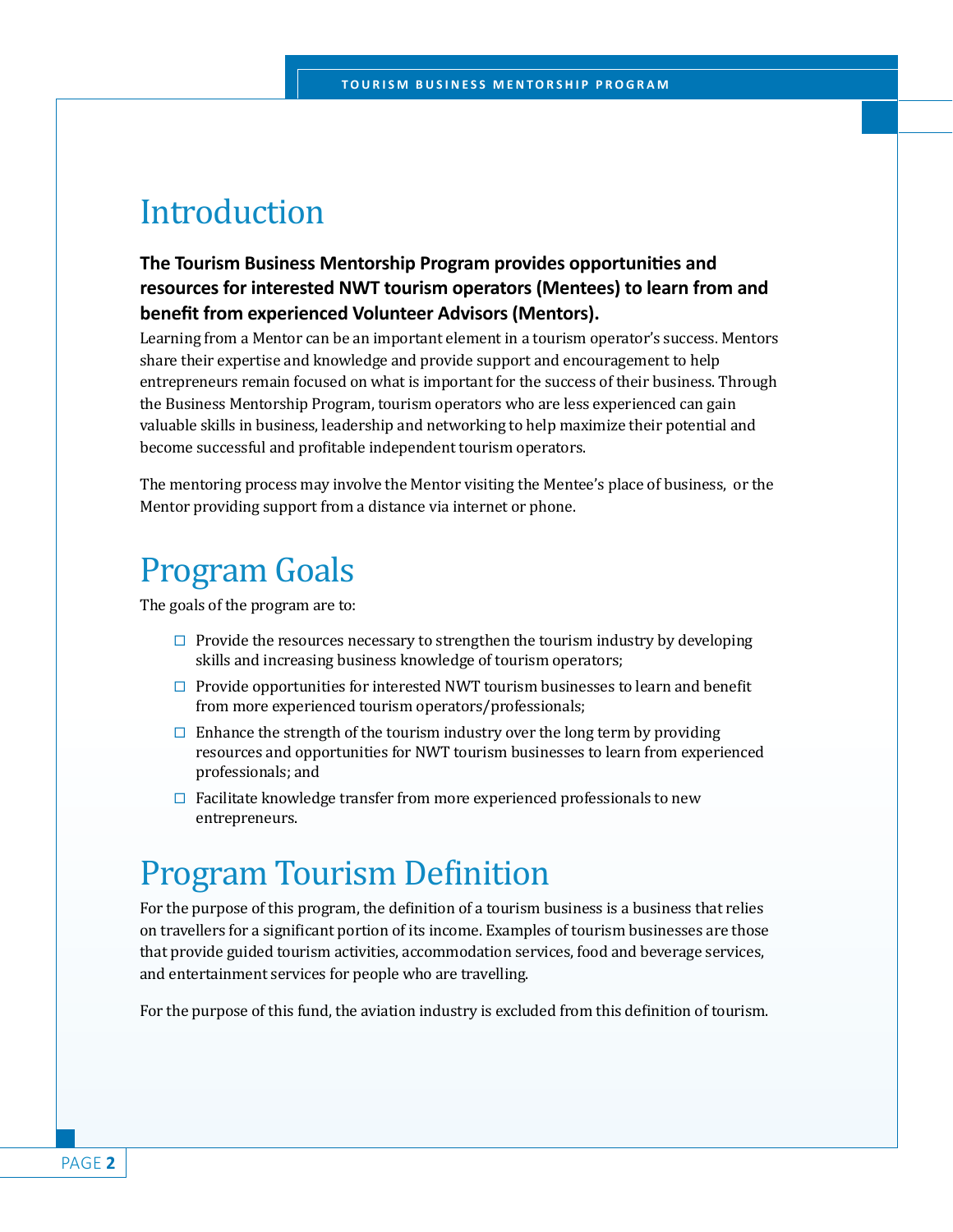### Program Administration

#### **Government of the Northwest Territories, Department of Industry, Tourism and Investment**

The Department of Industry, Tourism and Investment (ITI) promotes economic self-sufficiency through funding, support and marketing initiatives designed to foster a positive economic environment in our territory. The Tourism and Parks Division administers several funding programs under Tourism 2025, a five-year investment strategy for tourism in the NWT. Regional Tourism Development Officers are employees of the Department and are available to discuss your mentorship proposal, assist with your application and accept your completed application form for the Tourism Business Mentorship Program.

ITI staff also comprise the evaluation committee for the Program who review applications and select Mentees for mentorship.

#### **Canadian Executive Services Organization**

The Canadian Executive Services Organization (CESO) is a leading economic development organization dedicated to fostering economic growth in Canada and globally. CESO has nearly 50 years of business mentorship experience, with over 50,000 assignments successfully delivered in 122 countries worldwide.

CESO works with ITI to deliver the Tourism Business Mentorship Program and matches Mentees with suitable Mentors. CESO administers the delivery of the mentorships, and provides expertise and guidance on the Mentorship Program.

### Program Structure

The Tourism Business Mentorship Program has two delivery options: 1) Face-to-Face Mentorships 2) Virtual Mentorships.

#### **Option 1: Face-to-Face Mentorship**

Face-to-Face Mentorships allows the Mentor and Mentee to work together on-site at the Mentee's place of business. Each Mentee will receive a total of three days of in-person on-site mentorship as well as four days of mentorship from a distance using web and/or telephone on a schedule developed to suit their availability.

#### **Option 2: Virtual Mentorship**

Virtual Mentorships involve the Mentor and the Mentee working together remotely with the use of web and/or telephone technology. Each Mentee will receive 49 hours of virtual mentorship on a schedule developed to suit their availability.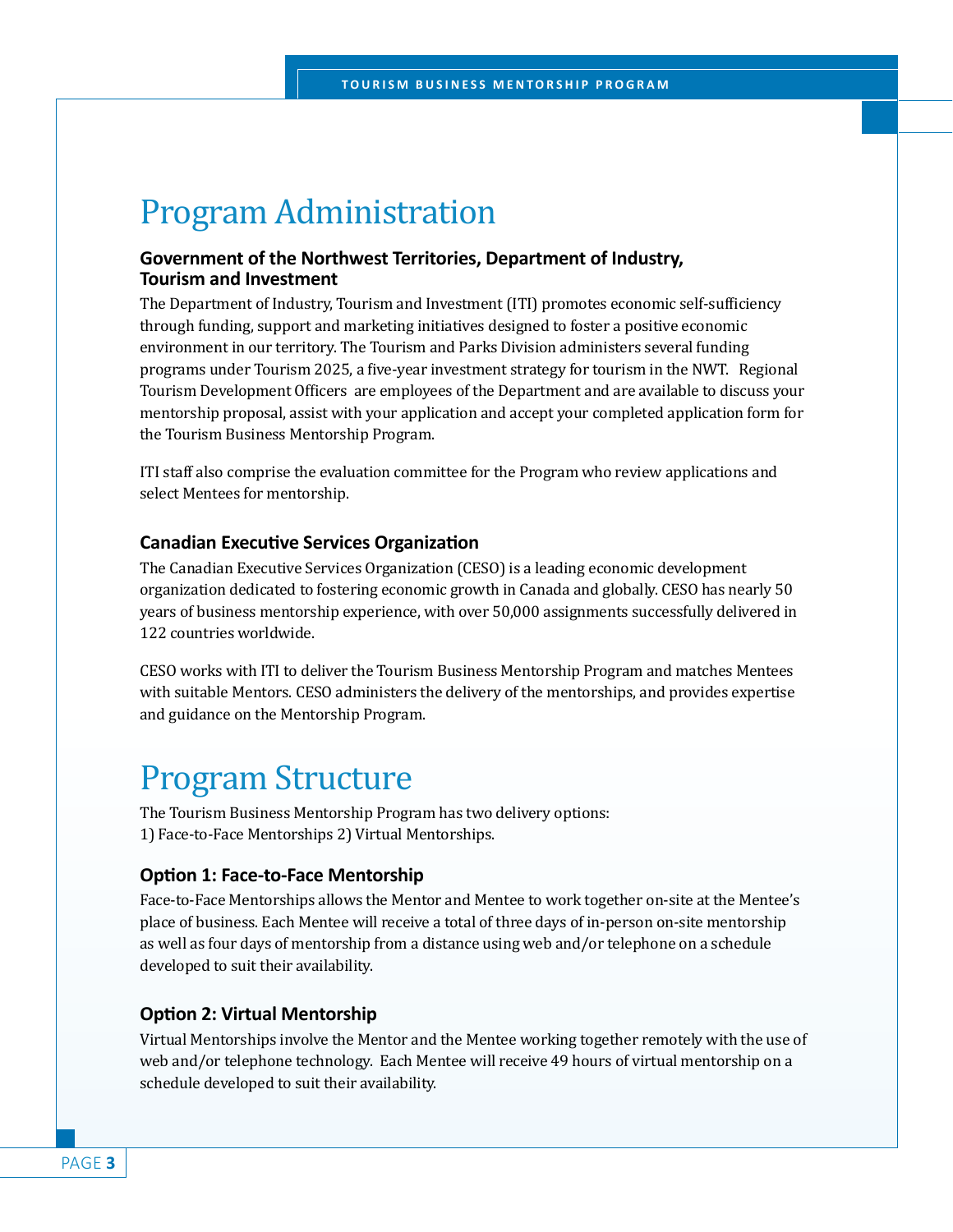### Eligiblity Criteria

#### **Mentees**

Criteria for tourism operators (Mentees) to apply to the program:

- $\Box$  Must be a resident of the NWT.
- $\Box$  Must have a valid Tourism Operator License or be a business, collective or organization that is engaged in the tourism sector.
- $\Box$  Must be legally entitled to be a business in the NWT.
- $\Box$  Business plan would be an asset.

#### **Mentors**

CESO sets Mentor criteria and standards and acts as the liaison for the Mentee in the selection process for a Mentor.

#### **Program Priority Areas**

The Tourism Business Mentorship Program provides mentorships in a wide-variety of topics that are of interest to tourism operators and tourism businesses. Topics available include:

- $\Box$  Strategic Planning
	- E.g. New tactics and strategies for Service Quality improvements.
- $\Box$  Crisis Management
- $\Box$  Accessing and Applying for Grants
- $\Box$  Pandemic Planning, Resumption Planning, etc.
- $\Box$  Business Planning
- □ Policy Development
	- E.g. Health and safety policies.
- $\Box$  Product Development and Product Diversification
- $\Box$  Financial Management/Accounting and Audit
	- E.g. Financing issues and strategies for remote communities.

Review of potential sources of capital.

- $\Box$  Operations Management
- $\Box$  Market Assessment and Development
- $\Box$  Parks Management
- $\Box$  Destination Marketing
	- E.g. Destination Management for remote or isolated communities.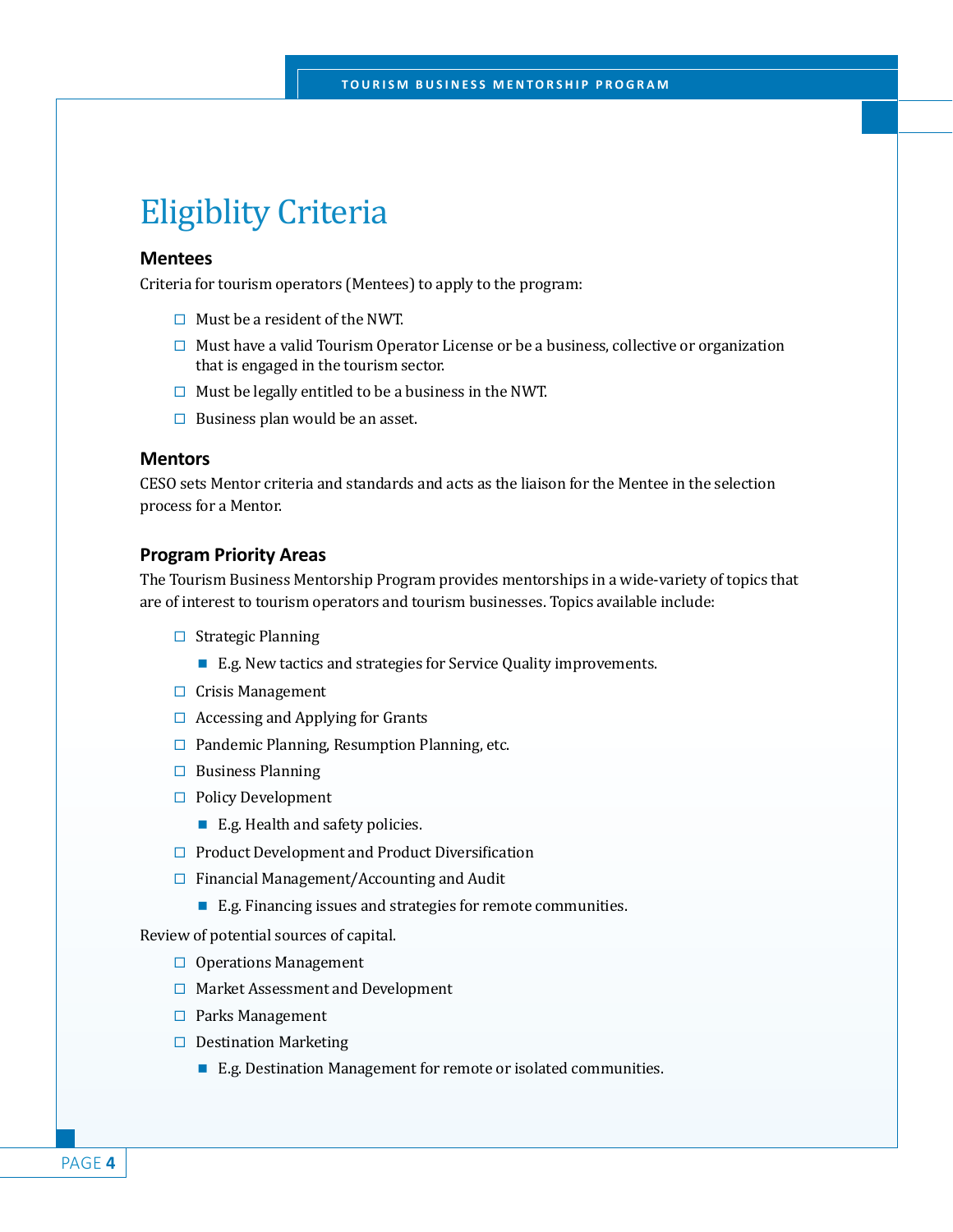- E-Commerce
- $\Box$  Digital Marketing
	- E.g. Free (Earned) Media, Social-Media Influencers.

Website Development

- $\Box$  Communication Management
- $\Box$  Human Resource Management
- $\Box$  Project Planning and Management

### Professional Conduct and Conflict of Interest

- $\Box$  Mentors and Mentees must agree to the terms outlined by ITI and CESO before the start of the mentorship process.
- $\Box$  Mentors are prohibited from gaining any commercial benefit from their mentoring work.
- $\Box$  Mentors and Mentees will decide together what the mentorship process will include.
- $\Box$  Mentors and Mentees agree that any information shared during the mentorship process is private and confidential.

### General Funding Requirements

#### **Option 1**

- $\Box$  Funding will cover costs up to a maximum of \$5500 per person as per the agreement between CESO and ITI.
- $\Box$  ITI will provide the funds to CESO to administer the mentorships.
- $\Box$  All allocations are subject to fund availability.

#### **Option 2:**

- $\Box$  Funding will cover costs up to a maximum of \$2600 per person as per the agreement between CESO and ITI.
- $\Box$  ITI will provide the funds to CESO to administer the mentorships.
- $\Box$  All allocations are subject to fund availability.

### Eligible Costs

Eligible costs are as determined in the agreement between CESO and ITI. Costs may include travel to the Mentee or Mentor's place of business.